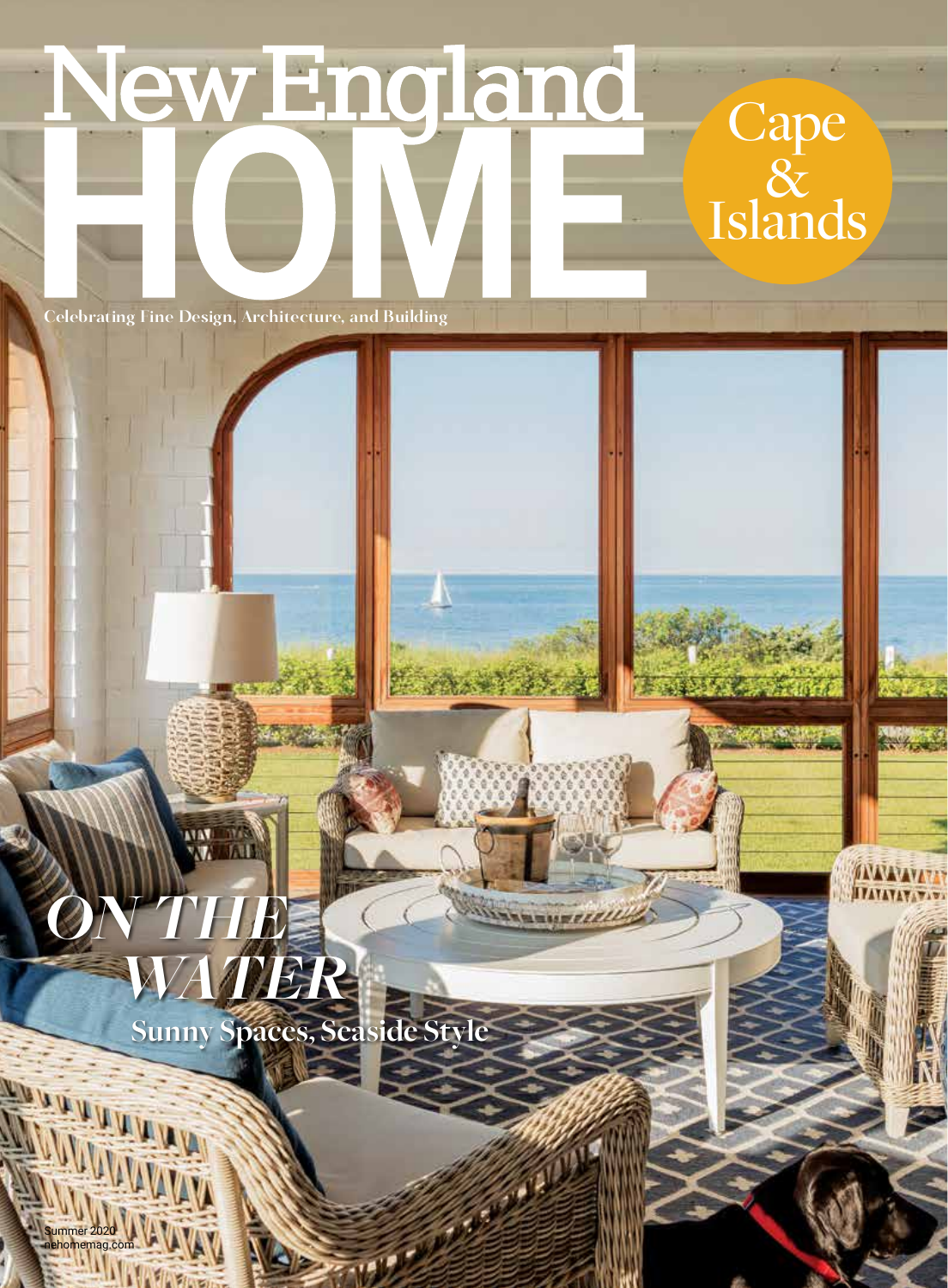**80 81**

## It's a Breeze

The relaxed, lighthearted interiors of a Nantucket summer cottage are perfectly suited to the young family within. *TEXT BY* DAVID CORRIVEAU

*PHOTOGRAPHY BY* ERIKA GEORGE DINES



▼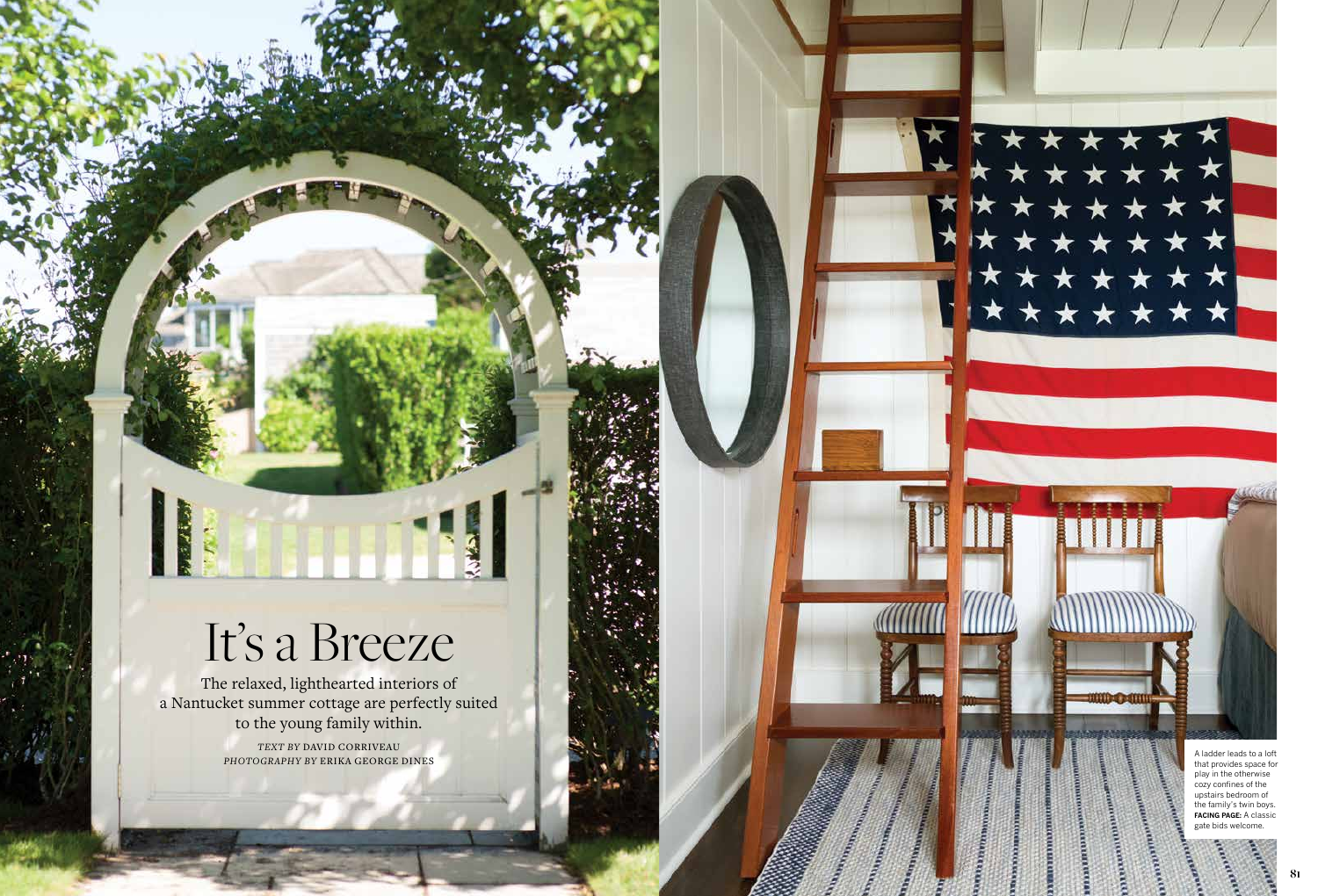**RIGHT:** Wicker armchairs add warmth and texture to the mostly white living room. The modern abstract painting over the fireplace camouflages the television. **BELOW:** A window seat in the dining room offers a casual perch for reading as well as a place to prop locally crafted pillows from Nantucket Looms. **FACING PAGE:** Four sailors' valentines decorate the nook by the stairway that leads to the family's bedrooms.



The big-ticket<br>
items—furniture<br>
appliances, carpe<br>
electronics, mode<br>
art—came from away, in items—furniture, appliances, carpeting, electronics, modern one great container on the ferry from Cape Cod to Nantucket. Then came the part interior designer Suzanne Kasler enjoyed the most: exploring island stores for just the right local accents to delight her clients, an Ohio couple with three young children, during their first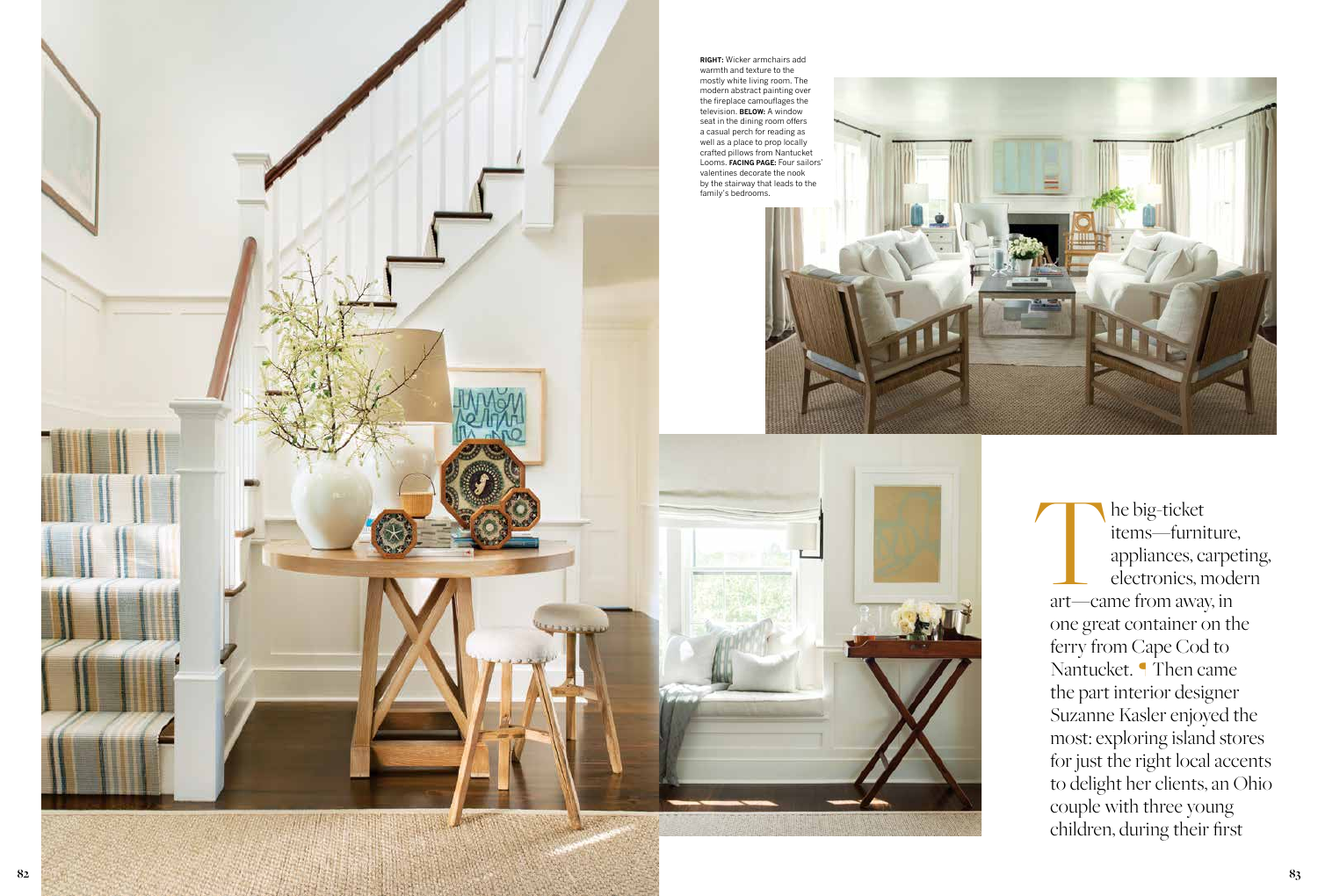summer in their 3,500-square-foot home away from home near Nantuck et's north shore.

"We wanted to bring an indigenous kind of feel to this house," Kasler says. "Nantucket has so many artisans keep ing a variety of crafts alive, from hand made pottery and bowls to hand-woven throws and blankets."

While shopping for the latter at Nantucket Looms in the island's historic downtown, Kasler and the homeowner discovered sailors' valen tines—collages of seashells arranged in containers, often octagonal, such as compass boxes. Seamen on long voy ages frequently acquired the keepsakes during stops on Barbados in the 1700s and 1800s. Nowadays, Nantucket artisans find a ready market for their own versions among year-rounders and visitors alike. "The ones we got were all handmade, and some are antiques that we found," Kasler says. "They are my favorite things—the kinds of things that I think make the house more personal."



Toward that end, four of the sailors' valentines now enhance a lamp table at the foot of a staircase, and complement the nautical colors in the striped Eliza beth Eakins runner that leads upstairs to the family's three bedrooms.

Throughout the home, dark-stained furniture and floors make a warm background for the dove-white that characterizes most of the walls, uphol stery, bedding, kitchen cabinetry, light fixtures, and rugs. To the predominance



of white, Kasler added soft touches of beachy hues, like the pale aqua upholstery on the dining chairs, and the pretty seafoam pillows and bench in the master bedroom.

"They're chic, cool, and young,"

"Nantucket has SO MANY ARTISANS keeping a variety of CRAFTS ALIVE, from handmade pottery and bowls to hand-woven THROWS and BLANKETS." —Suzanne Kasler